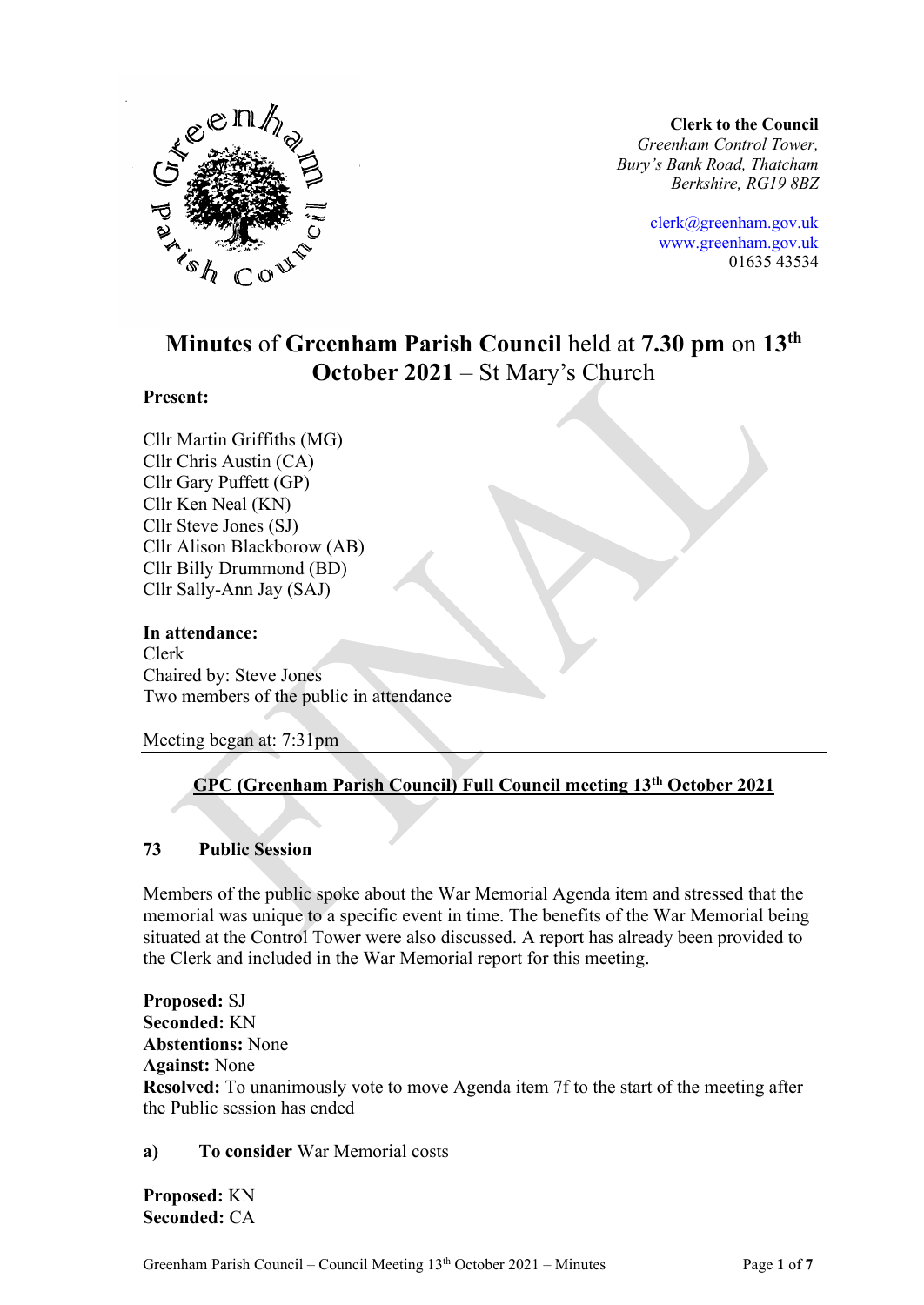# **Abstentions:** None

**Against:** None

**Resolved:** To unanimously approve Greenham Parish Council responsibility for the maintenance of the War Memorial, subject to an agreement being drawn up between the Royal British Legion and Greenham Parish Council.

Clerk to contact Member of the public to progress an agreement between Greenham Parish Council and Royal British Legion so the war Memorial can be added to Greenham Parish Council Insurance

7:37pm Members of the public left the meeting

# **74 Apologies for Absence**

Cllr Tony Vickers (TV) Cllr Adrian Abbs (AA) Cllr Phil Barnett (PB) Cllr Julian Swift-Hook (JSH) Cllr Chris Ferguson (CF)

# **75 Declarations of Interest, Statements of Position and Dispensations**

*To receive any Declarations of Interest and Statements of Position by Councillors.*  CA – Greenham and Crookham Common Commissioner, Commoner KN – Vice Chair GCCC, Commoner, Grazier, Building Design and Environmental Consultant

# **76 Approval of Minutes**

a) To approve minutes of GPC Meeting held on 8<sup>th</sup> September 2021

**Proposed:** SJ **Seconded:** MG **Abstentions:** None **Against:** None **Resolved:** To unanimously approve the Minutes of the Greenham Parish Council Meeting held on 8<sup>th</sup> September 2021 subject to the changes listed below.

- 1) Change text in section 66e to add 'propose a deferral of this item because of the incomplete information relating to the financial commitments to GPC of taking on the maintenance of the memorial
- 2) Remove GCTL from section 66e
- 3) Change the word Councillor to Council in section 72
- 4) Added the words 'Has Agreed' to section 72

# **77 Chairman's Report**

Report and other matters not on the agenda (for information only)

On the 11<sup>th</sup> of November there will be a dedication at the Greenham Control Tower for a plaque that is being displayed at the Control Tower, related to all people who served at Greenham when it was an air base.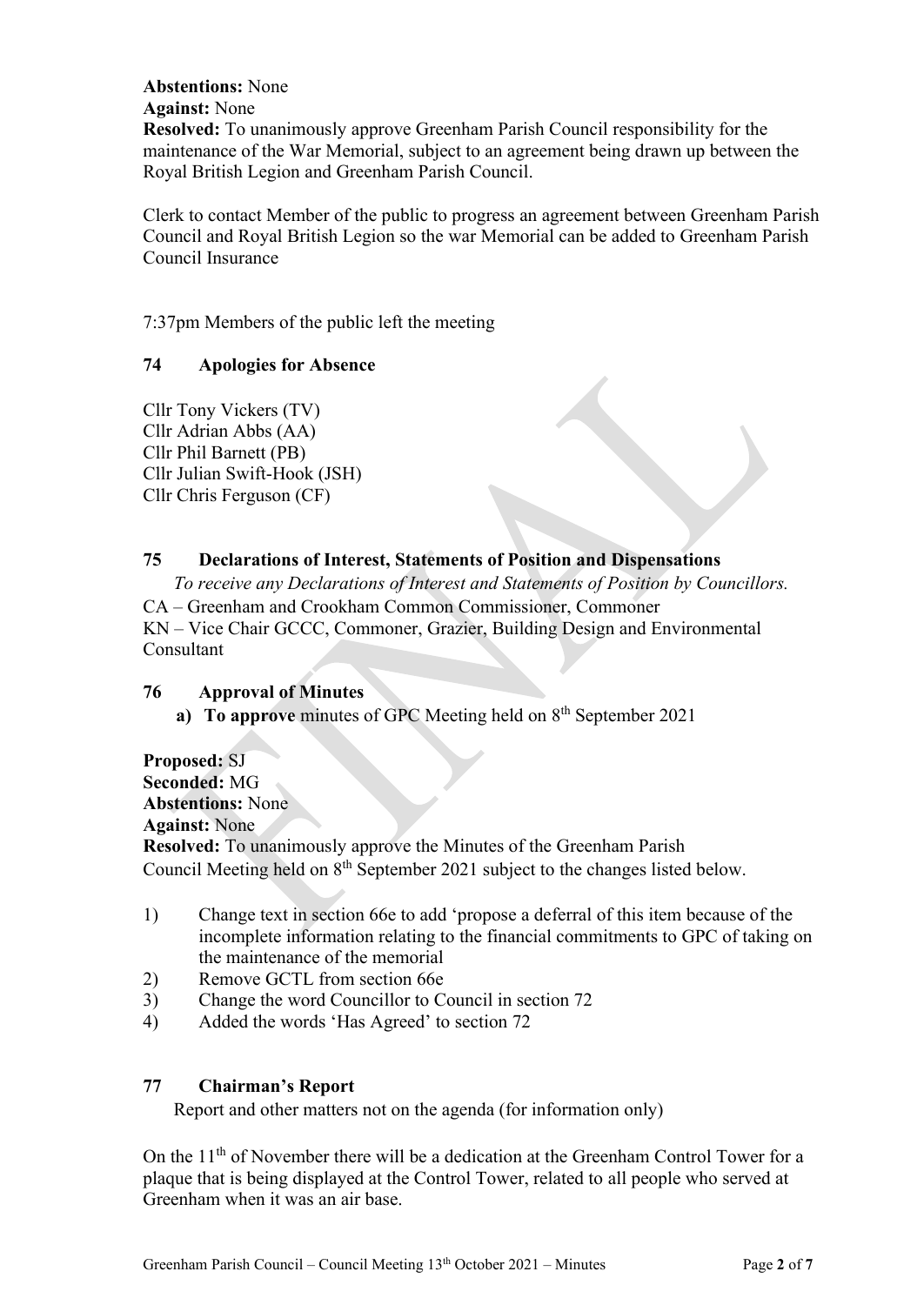# **78 Clerk's Report**

Report, matters arising, other correspondence not on the agenda (for information only) Clerk explained that there will be a report detailing the installation of Electric Vehicle charging points within Greenham parish. The report will be in next month's meeting so that a decision can be made

SJ asked that the report should consider who will pay for the Electricity supply for the charging points and the installation costs of the charging points. All to be included in the Electric Vehicle Charging point report for the next meeting

**79 Finance**

**a) To approve** October 2021 GPC payments

**Proposed:** SJ **Seconded:** BD **Abstentions:** None **Against:** None **Resolved:** To unanimously approve October 2021 GPC payments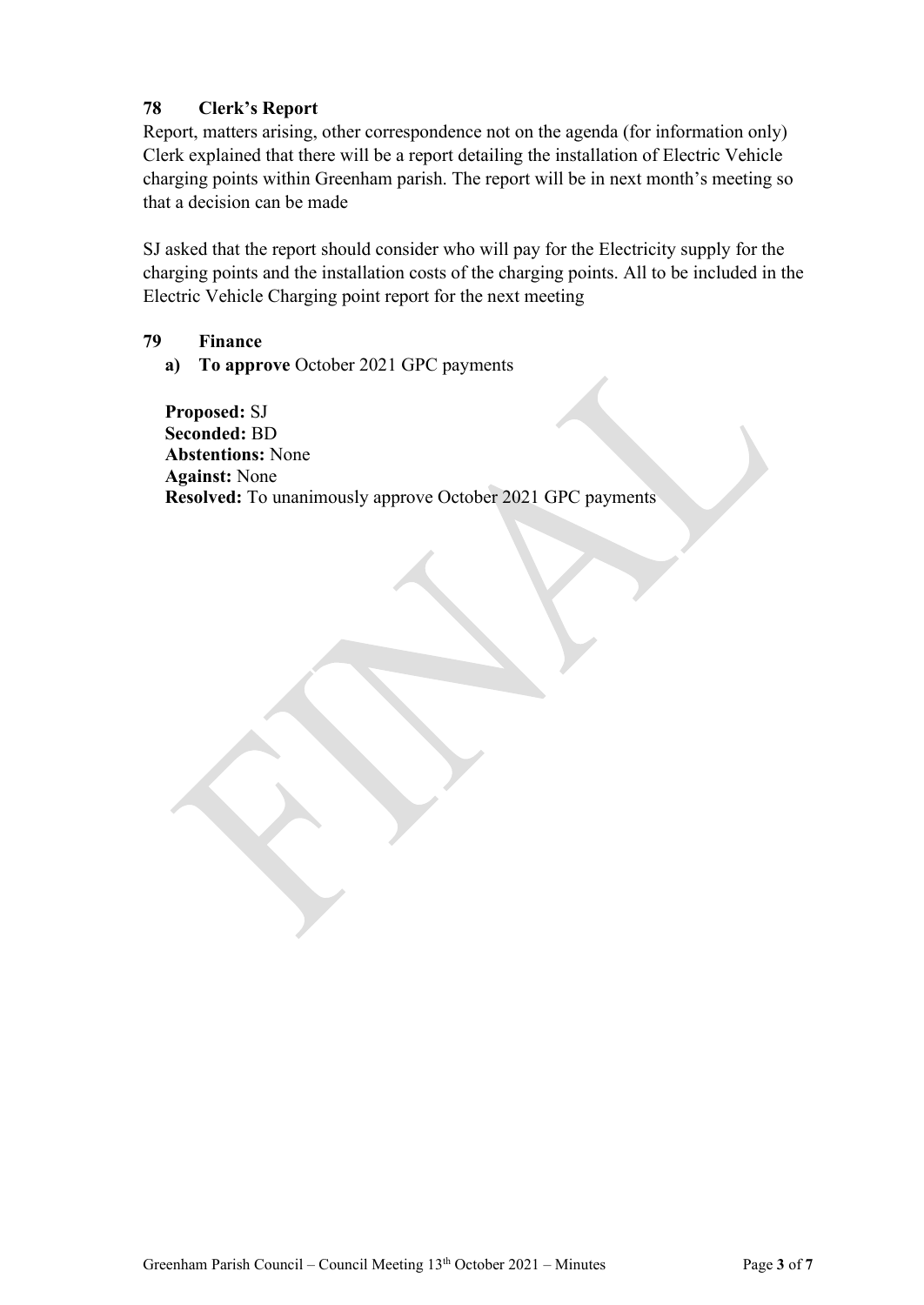#### **Schedule of Cheque and Bank Payments** 13 October 2021

| 1. Cheque payments – GPC Current Account (Metro Bank |  |  |
|------------------------------------------------------|--|--|
|------------------------------------------------------|--|--|

|                 | 1. Cheque payments – GPC Current Account (Metro Bank)      |                                                           |               |        |
|-----------------|------------------------------------------------------------|-----------------------------------------------------------|---------------|--------|
| <b>Inv Date</b> | Inv No / Trans Ref                                         | Payee                                                     | <b>Amount</b> | Chg No |
|                 | 01/11/2021 Invoice MEM236422-1, SLCC subscription          | <b>SLCC</b>                                               | 185.00        | 800168 |
|                 | 13/10/2021 Reimbursement of Expenses for Greenham in Bloom | Lisa Blake                                                | 267.48        | 800169 |
| 1/9/2021        | Room Rent - Inv 54 (August)                                | <b>Greenham Control Tower</b>                             | 300.00        | 800170 |
| 30/09/2021      | Pavroll Services - month 6 - Inv 1653                      | <b>SME Accounting Services</b>                            | 12.00         | 800171 |
| 30/09/2021      | Tax and NI payment - Month 6                               | <b>HMRC</b>                                               | 505.72        | 800172 |
| 30/09/2021      | Pension - Month 6                                          | <b>Berkshire Pension Fund</b>                             | 615.42        | 800173 |
| 30/09/2021      | Salary top Up cheque - September                           | Lisa Blake                                                | 2.73          | 800174 |
| 28/09/2021      | Alpha Xperience - Greenham in Bloom Pictures               | Alpha Xperience                                           | 100.80        | 800175 |
|                 |                                                            |                                                           |               |        |
|                 |                                                            |                                                           |               |        |
|                 |                                                            |                                                           |               |        |
|                 |                                                            | Sub-Total CDC Current Account actual nayments   c1,000,15 |               |        |

2. Bank Payments - GPC Current Account (Metro Bank)

| <b>Trans Date</b> | <b>Trans Ref</b>                                      | Payee              | <b>Amount</b> | <b>Trans Type</b> |
|-------------------|-------------------------------------------------------|--------------------|---------------|-------------------|
| 15/08/2021        | Salary - Month 6                                      | Lisa Blake - Clerk | 1,591.00      | SO                |
| 23/09/2021        | Telephone bill - GP00592130 0013                      | BТ                 | 49.78         | DD                |
| 03/09/2021        | Electricity bill - number 391803570, 981802131        | <b>SSE</b>         | 11.06         | DD                |
| 03/10/2021        | Electricity bill - number 391803570, 981802131        | <b>SSE</b>         | 11.06         | DD                |
| 22/09/2021        | <b>PWLB Loan Payment</b>                              | <b>PWLB</b>        | 901.99        | <b>DD</b>         |
|                   | Sub-total GPC Current Account Bank Payments £2,564.89 |                    |               |                   |

**b)** To approve Greenham Parish Council Reconciliation statements 1<sup>st</sup> September 2021

**Proposed:** BD **Seconded:** GP **Abstentions:** None **Against:** None **Resolved:** To unanimously approve Greenham Parish Council Reconciliation statements 1<sup>st</sup> September 2021

**c) To approve** Greenham Parish Council Q2 Budget report **Proposed:** SJ **Seconded:** BD **Abstentions:** None **Against:** None **Resolved:** To unanimously approve Greenham Parish Council Q2 Budget report

SJ would like a note on the minutes regarding the Council Financial Reserves to be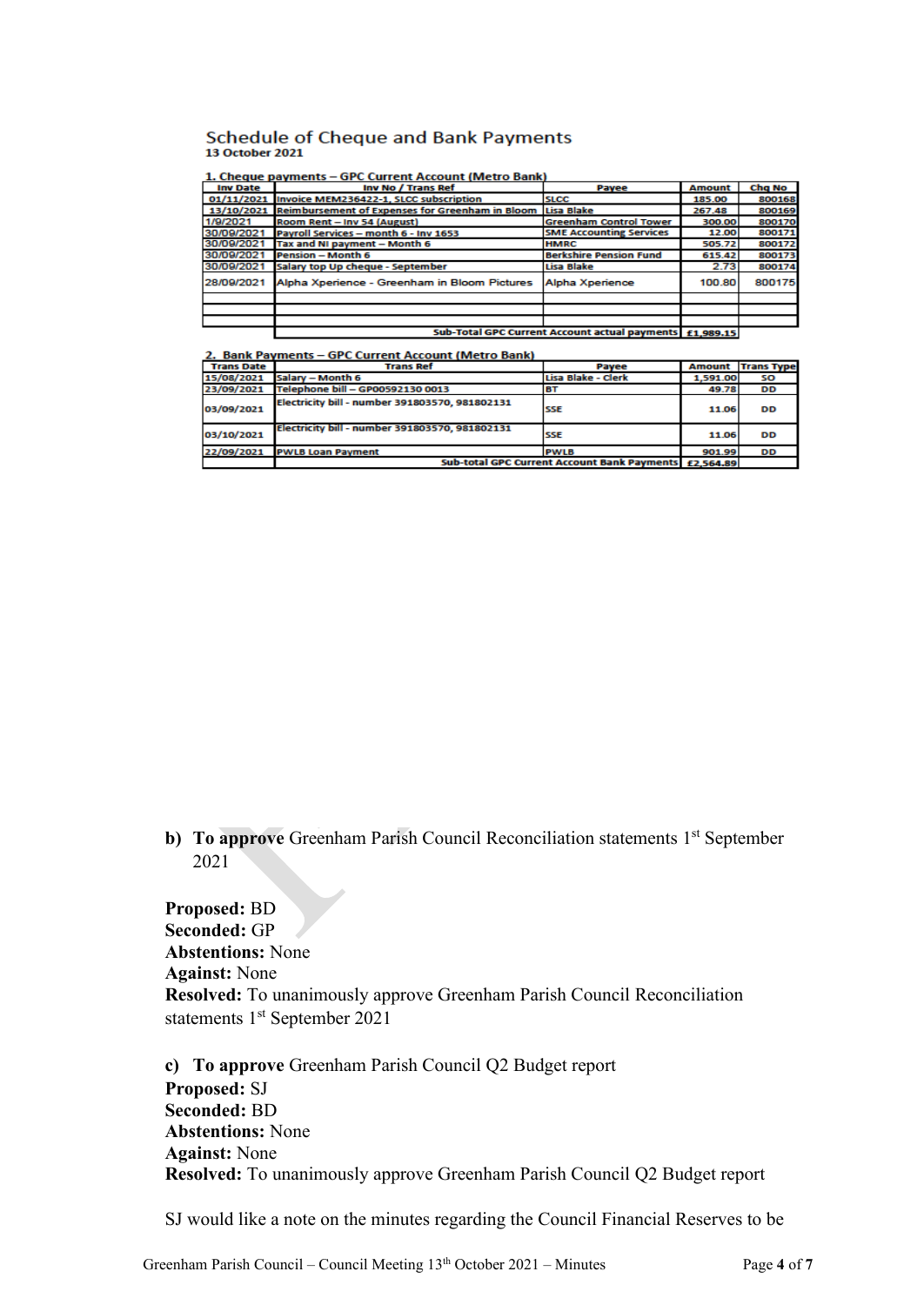# **d) To consider** Auditor quotes

**Proposed:** SJ **Seconded:** CA **Abstentions:** None **Against:** None **Resolved:** To unanimously approve the selection of Supplier D because the alternative quotes from local suppliers, do not give Greenham Parish council certainty of any future costs

**e) To approve** an amount of not more than £2500 for the Greenham Parish Council Platinum Jubilee event

**Proposed:** SJ **Seconded:** BD **Abstentions:** None **Against:** None **Resolved:** To Unanimously approve an amount of not more than £2500 for the Greenham Parish Council Platinum Jubilee event

**f) To consider** War Memorial costs

This agenda item was discussed at the start of the meeting

**g) To approve** selection of a Heat energy Survey provider

**Proposed:** SJ **Seconded:** GP **Abstentions:** KN **Against:** None **Resolved:** To approve the selection of Supplier A on that basis that although this supplier is more expensive, the council would prefer an independent survey supplier to carry out the Heat Survey

**h) To approve** a donation of not more than £1,000 to the Corn Exchange

**Proposed:** KN **Seconded:** BD **Abstentions:** None **Against:** None **Resolved:** To unanimously approve a donation of not more than £1,000 to the Corn Exchange

**i) To provide an update** on Diamond Playing field Building (BD)

BD and AA met with West Berkshire District Council to discuss the portacabin situated at the Diamond playing field and possible improvements to this building within the Parish. West Berkshire District Council are proposing to replace the portacabin building as it needs to be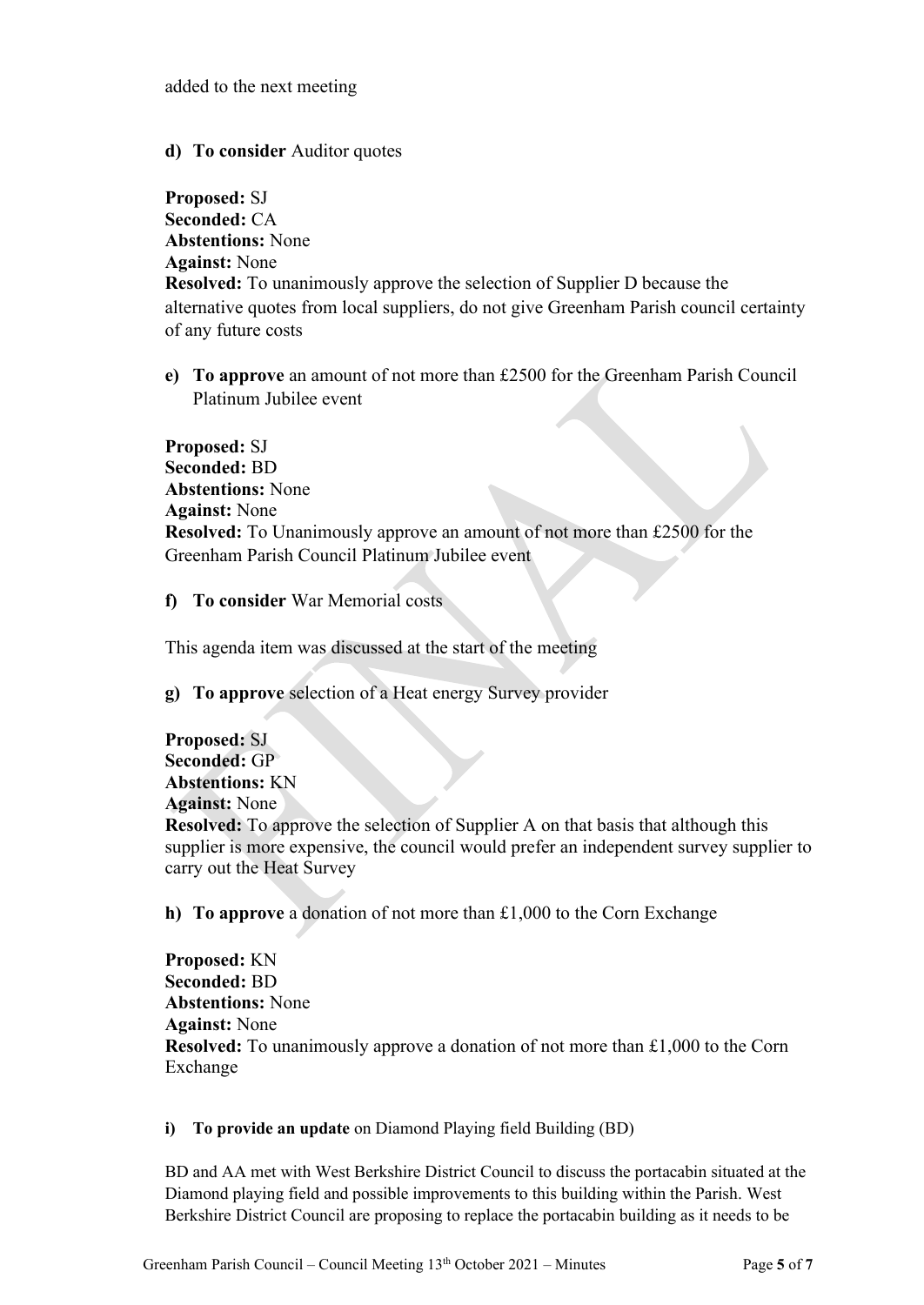Replaced and requires some maintenance work to be carried out. SJ highlighted that Greenham Parish Council have discussed the possibility of a community building being placed on the site. BD to update the Clerk on the progress of talks with WBDC regarding either a new or refurbished building on the Diamond playing field

8:15pm SAJ arrived at the meeting

# **80 Planning and Highways**

**a) To consider** additional Dog bins within Greenham Parish (BD)

**Proposed:** BD **Seconded:** KN **Abstentions:** None **Against:** None **Resolved:** To unanimously approve additional Dog bins within Greenham Parish to be situated at the following locations Mandarin Drive, High Gardens, New Rivar Estate, New Road, Greenham Road (Next to the Bowls Club)

SJ would like to see the current bins emptied more frequently. SJ would also like to investigate the possibility of emptying the Parish Council's existing dog bins more frequently than the current schedule. When new bins are purchased could the new contractor also empty the existing dog bins. Clerk to ask West Berkshire District Council for current schedule for dog bin emptying and to provide more information regarding the maintenance of Dog Bins for the next meeting. BD will speak to West Berkshire District Council regarding the maintenance of the current dog bins and any future dog refuse bins.

# **81 Community Engagement**

# **a) To receive a report from the Community Engagement Working Group**

This agenda item will now be added to the Full Council meeting on a quarterly basis.

# **82 GPC Environment**

**a) To approve** draft design of Wildlife Garden

**Proposed:** BD **Seconded:** SJ **Abstentions:** None

#### **Against:** None

**Resolved:** To unanimously approve draft design of Wildlife Garden subject to agreement with the Control Tower on the actual siting and positioning of the Wildlife Garden and the allocation of responsibility for ongoing maintenance

BD provided an update on the Wild life garden from the Working party group

SJ asked if the Control tower had been consulted. SJ would also like some costs on maintaining the Wildlife Garden at the Greenham Control Tower.

Clerk to check with Landscape architect regarding the ongoing maintenance of the Wildlife Garden

# **83 Governance**

**a) To Consider** GPC Grievance Policy